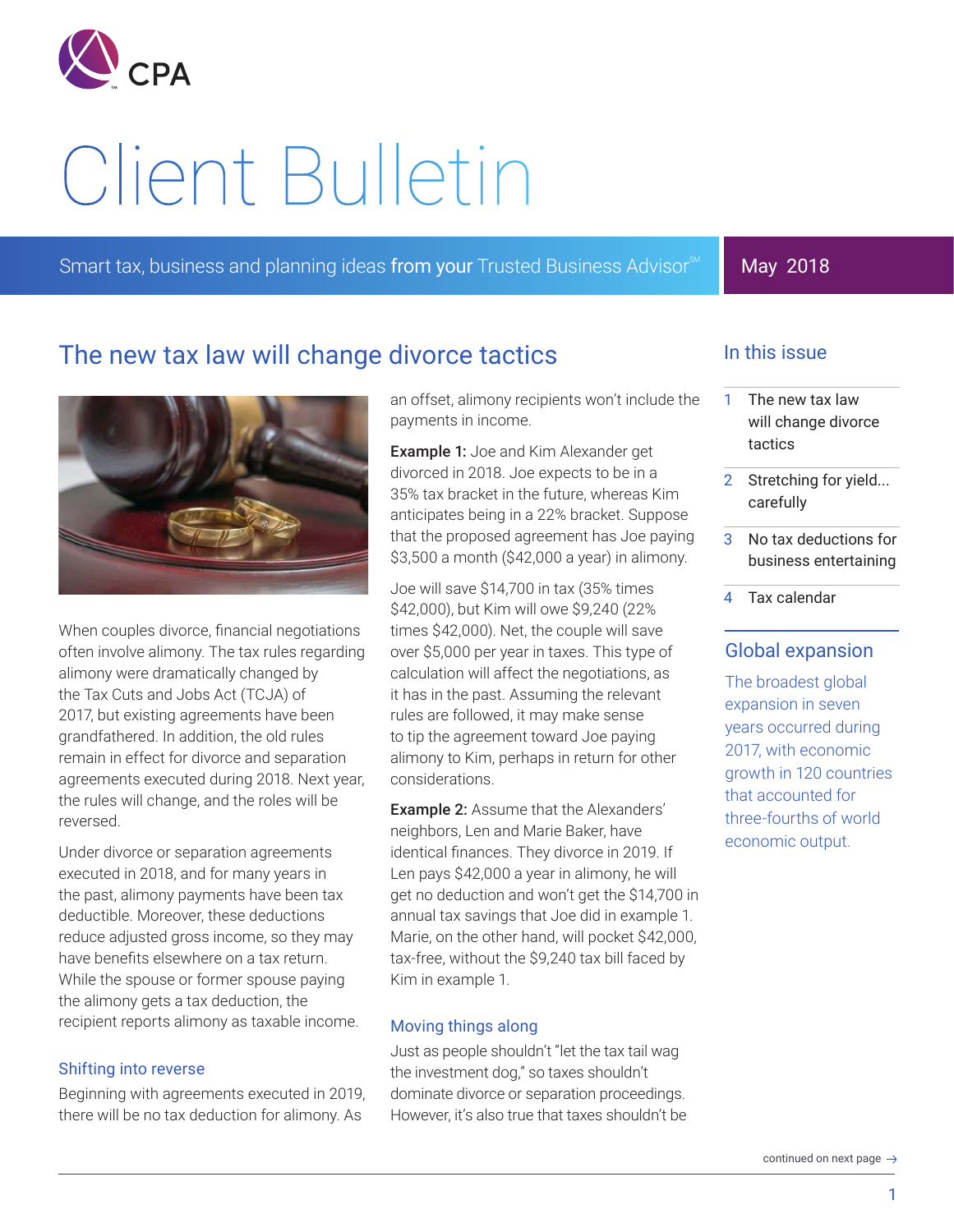## Trusted advice

### Defining alimony

Payments to a spouse or former spouse must meet several requirements to be treated as alimony for tax purposes. The following are some key tests:

- The payments are made under a divorce or separation agreement.
- There is no liability to continue the payments after the recipient's death.
- The payments aren't treated as child support or a property settlement.
- The payments are made in cash (including checks or money orders).

ignored. If you are in such a situation, our office can help explain to both parties the possible savings available from executing an agreement during 2018, rather than in a future year.

The new rules will be in effect beginning in 2019. With no alimony deduction and a tax exemption for alimony income, it may be desirable to consider aftertax, rather than pre-tax, income when making decisions. Speaking very generally, there may be less cash for the couple to use after-tax.

Keep in mind that, as of 2019, not all states will have alimony tax laws that conform to the new federal rule. Your state may still offer tax deductions for alimony payments and impose income tax on alimony received. That's all the more reason to look at after-tax results when calculating a divorce or separation agreement.

#### Getting personal

The impact of the new TCJA on spousal negotiations may go beyond the taxation of alimony. Among other provisions to consider, the TCJA abolishes personal exemptions. As a tradeoff, the standard deduction was almost doubled (see *CPA Client Bulletin*, April 2018).

In some past instances, divorcing spouses would agree that the high bracket party would claim the children's personal exemptions, which effectively were tax deductions, in return for some other consideration. Now those exemptions don't exist, so they shouldn't be part of divorce negotiations. If you previously entered into an agreement that included the treatment of children's personal exemptions, you may want to consult with counsel to see about possible revisions.

# Stretching for yield...carefully

Typically, bond funds with low yields have relatively low risk (see the *CPA Client Bulletin*, March 2018). That doesn't mean that these funds are riskless, though. With interest rates expected to rise this year, all types of bond values could drop, leading to an overall pullback in the prices of bond fund shares.

One way to respond to this unwelcome outlook is to diversify your fixed income holdings.

Example: Jane Miller has a target asset allocation of 60% in stocks and 40% in bonds. Working with her financial adviser, Jane puts half of that fixed income allocation (20% of her entire portfolio) into bond funds that mainly hold short-term issues from government entities and financially sound corporations. Such funds are likely to have low yields, but they

probably will hold most or all of their value in the coming months and years.

These lower risk funds may be considered core fixed income investments.

## Beyond the norm

Assume that Jane can tolerate some volatility in her portfolio. If so, she might put the other half of her fixed income allocation into these types of bond funds:

• *High-yield funds*. These funds typically invest in corporate bonds that are unrated or low rated by specialized agencies, perhaps because the issuers are not in excellent financial condition. Fund holdings may be known as *junk bonds*. Yields are relatively high, but bond prices might drop in times of economic weakness, which can raise

doubts about the companies' ability to meet interest and redemption promises. This danger, known as *credit risk*, may be reduced if the fund holds many issues because most of a professionally chosen portfolio is likely to avoid defaults.

• *Emerging markets bond funds*. Holdings include bonds from governments and companies based

# Did you know?

Among Baby Boomers (age 52 and older), 46% considered delaying retirement beyond the original target date in 2017. In 2015, the percentage was 47%. By comparison, 41% of Millennials (age 18–35) considered such a delayed retirement in 2017, up from 30% in 2015.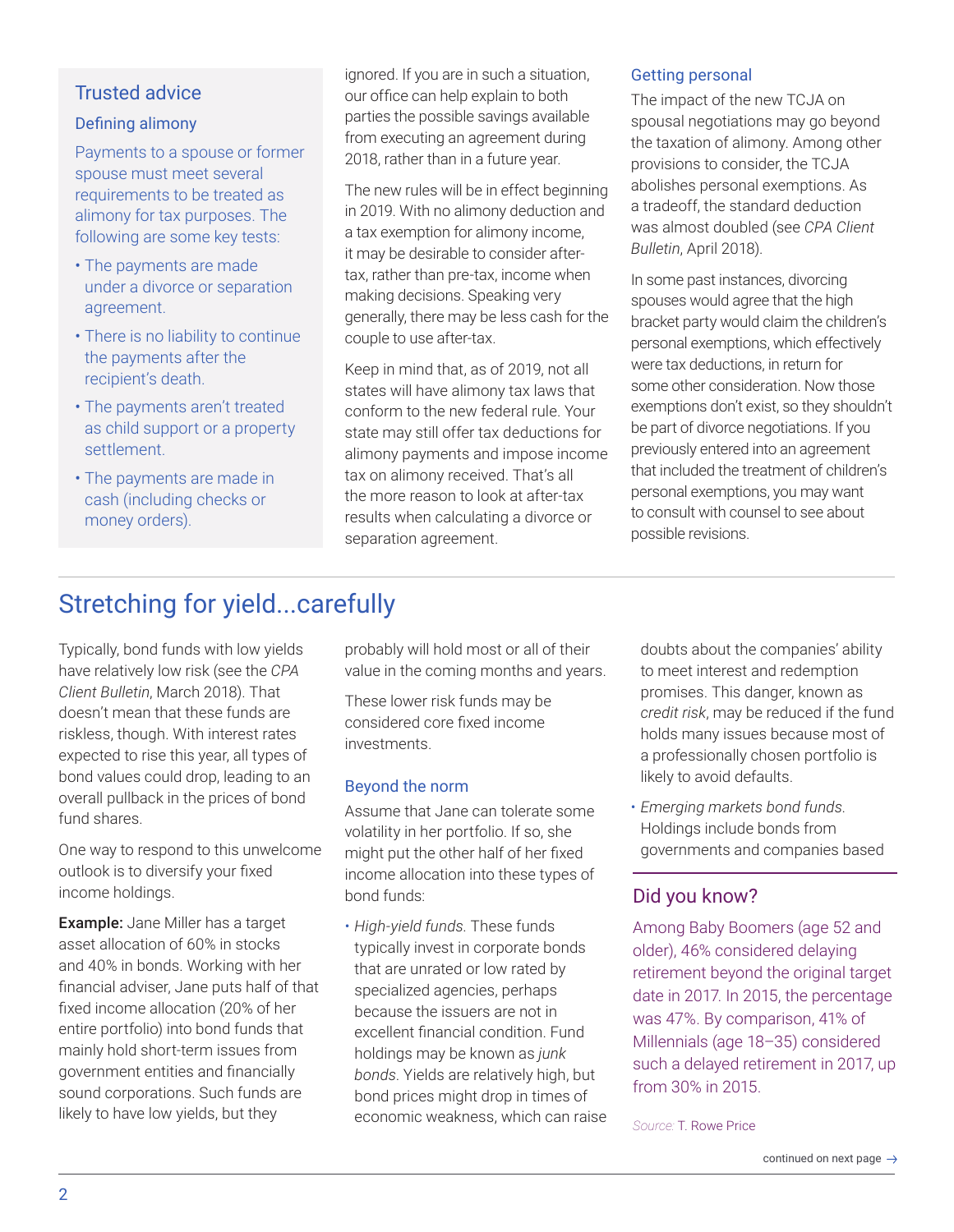in areas considered to be developing economically. For example, such places could range from Brazil to Russia to South Africa. Currency movements may affect returns positively or negatively, but there might be little influence from U.S. interest rate moves.

- *Bank loan funds*. As the name indicates, such funds purchase loans made by banks. The borrowers are usually companies; frequently, the loans are used to finance acquisitions. Questions about the borrowers' ability to repay the debt make these funds vulnerable to recessions and low growth periods. On the other hand, bank loan funds generally invest in variable rate debt, so borrowers' payment obligations (and the dividends to investors) can go up when interest rates rise.
- *Preferred stock funds*. Whereas familiar stock funds own *common* stock of issuers, these funds buy *preferred* shares. The name indicates that investors will be paid before common stock holders, in case the issuer can't meet all its obligations. Preferred stock payouts come before dividends on common shares. In practice, preferred shares tend to pay fixed bond-like yields,

and trading prices may have low volatility. Preferred stock funds can be considered more like bond funds than stock funds.

• *Municipal high yield funds*. These funds hold tax-exempt municipal bonds from issuers that do not have a sterling credit rating. In essence, these funds are the tax-exempt cousin of the high-yield funds mentioned previously in this article, which pay taxable interest.

As is the case with all municipal bonds and muni bond funds, they should be held in taxable accounts to use their exemption. The other types of funds covered here may be favored for tax-deferred accounts such as IRAs, for which the high dividend payments can compound without a current tax haircut.

#### Staying put

All of the fund categories mentioned in this article have numerous entrants, so yields will vary from fund to fund. You may be able to find yields around 5% in some funds, whereas core bond funds might be yielding 3% or 2% or even less. Over a lengthy holding period, the difference between compounding a 5% yield and compounding a 2% or 3% yield can be sizable.

Moreover, bond funds tend to buy new bonds because of bond sales, bond redemptions, and new money from investors. If interest rates are rising, fund purchases will bring higher yields, whereas lower yielding bonds are replaced. Again, investors should plan on holding for the long term in order to maximize the value of using bond funds with relatively high yields.

#### Proceed with caution

High yields generally mean substantial risks, so you may want to mix such bond funds with lower yielding but less volatile bond funds. You could hold funds from every category mentioned here, or you could select only one or two categories to perhaps improve fixed income returns.

If you already hold mutual funds and you're pleased with the results, you might want to see if the fund company has a high-yield fund, an emerging markets bond fund, and so on. Look at the fund's past performance, manager tenure, and investment philosophy before making decisions. The same criteria apply if you're choosing among funds from other companies on your own or if you're working with an adviser.

# No tax deductions for business entertaining

The good news is that the TCJA of 2017 lowered corporate tax rates from a graduated schedule that reached 35% to a 21% flat rate. The bad news? Many business expenses are no longer tax deductible. That list includes all outlays that might be considered entertainment or recreation.

As of 2018, tickets to sports events can't be deducted, even if you walk away from the game with a new client or a lucrative contract. The same is true if you treat a prospect to seats at a Broadway play or take a valued vendor out for a round of golf. Those outlays will be true costs for business owners without any tax relief.

#### Drilling down

Does that mean that you should drop all your season tickets supporting local teams? Cancel club memberships?

Pack away your putter and your tennis racquet? Before taking any actions in this area, take a breath and crunch some numbers.

Example: In recent years, Luke Watson spent about \$20,000 a year on various forms of entertainment, which his company claimed as a business expense. Indeed, these were valid expenses and helped his LW Corp. grow rapidly.